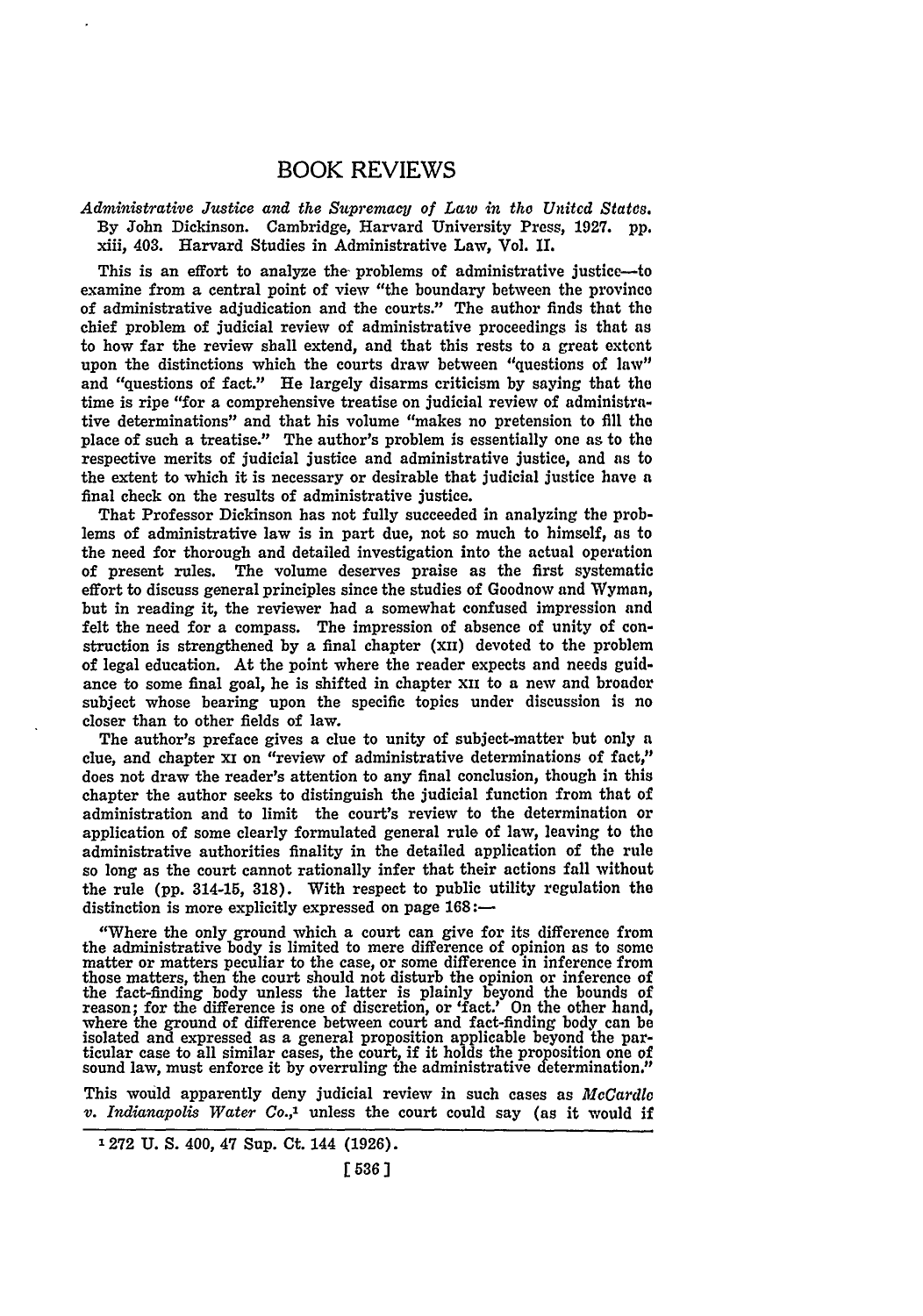it adopted the author's language) that the fact-finding body had acted beyond the bounds of reason. The author himself recognizes that an administrative determination "which could not *rationally* have been reached by *fair-minded* men from the evidence" may properly be set aside by the courts **(p. 320).** The author's rule apparently becomes a theory of judicial discretion as to specific cases, though this is what he is combatting, yet his views would apply the theory liberally, as has the United States Supreme Court in dealing with the Interstate Commerce Commission. In distinguishing "law" from "fact" the problem is practical rather than logical, and in its discussion the author would have found much of interest in the statutes and cases involving the extent of review by appellate courts. The thing to which the author particularly objects is the failure of the court to lay down general principles, and the use of its power "to revise at will the discretion of the administrative officials from case to case" **(p.** 227). In this connection it would have been of interest to discuss the extent to which in recognized fields of judicial authority courts decide on the basis of the facts of particular cases, without laying down general principles. In constitutional law, decisions on the validity of statutes as tested by "due process" are often of this character, as are state constitutional decisions as to what constitutes "one subject" of legislation. Fact-decisions, as distinguished from decisions on principle, are characteristic of the field of state regulation and state taxation of interstate commerce. It is impossible to draw a hard and fast line between law and fact. The courts must deal equally as much with questions of degree as with questions of principle, and questions of degree are largely questions of fact. Cases decided merely on issues of fact, without giving any guidance for the future, are irritating, but in administrative law and elsewhere they will to some extent persist as long as law is a human institution.

By "supremacy of law" the author means supremacy of judicially-administered law. The distinction is not nearly so clear as he believes between judicially administered law and that administered through the administrative agencies of government. There are many instances in which an administrative tribunal is not both an adjudicating and enforcing agency, with the function of enforcement the dominant one (p. 204, **235).** And in the modern development, the statement that "administrative tribunals decide controversies coming before them, not by fixed rules of law, but **by** the application of governmental discretion or policy" **(p. 36),** is clearly not applicable to a broad field of administrative determination. The movement away from arbitrary discretion has been one of the most important of recent years. This movement, while largely forced by judicial decisions, has been to a great extent promoted by statutes to which the author gives little attention. Nor does the author give sufficient attention to the grant by statute of judicial review over administrative action in many cases where judicial review would otherwise not be available.

On the whole the book seeks to make too sharp a logical distinction between judicial and administrative processes. In this connection it would be of value to discover the extent to which judicial processes have tended to become more summary, and administrative processes more regardful of private interests. Development in administrative law for the safeguarding of private rights seems now most likely to come through the establishment of safeguards by statutes, and through an expansion of governmental responsibility for wrongful acts. In good part because of the logical antithesis which the author has set up between "administrative justice" on the one hand and "supremacy of law" on the other, these developments have been ignored, although chapter v of the volume appears to recognize that no such antithesis exists.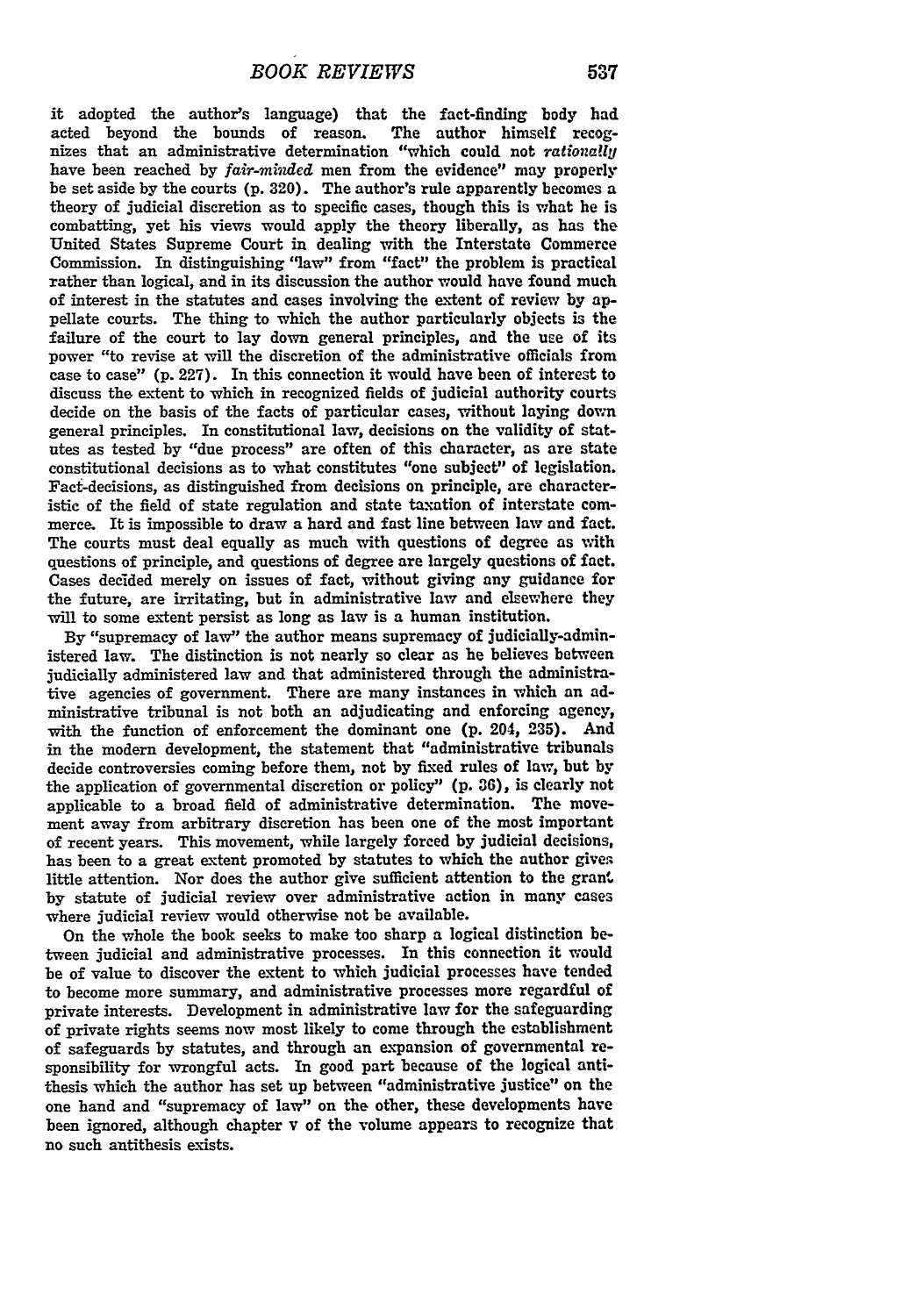The present volume is best in its specific discussions of the actual extent of court review (c. vI-x), although even here theoretical digressions somewhat confuse the issues. The specific topics are treated briefly, and the treatment is for this reason often inadequate. Pages **265-268** do not present a sufficient discussion of removals from public office. The subject of public utility regulation is the most fully treated, and the discussion is valuable. Yet here the reader must be guarded against being misled by the intimation that writ of error is the only means of going from the highest state court to the Supreme Court of the United States **(p. 177).** And in discussing the scope of review by federal courts over the determinations of state utility commissions, it must be remembered that proceedings in the inferior federal courts under section 266 of the Federal Judicial Code tend to be substituted in important cases for the procedure in state courts provided by state statute.

The author as a rule writes clearly, though the organization of chapters and the tendency to recur to the same topic cause the reader some difficulty. Occasionally this difficulty is increased by resort to figures of speech, which sometimes themselves become mixed, as on page **77,** where the author refers to the "dead hand" of an "obscure nerve of slumbering tradition." The volume as a whole is a daring effort at generalization in a **field** where fully successful generalization is not now attainable. Yet the effort was worth while, and the volume contains much of value.

**WALTEn** F. **DODD.**

*A Selection of Cases on the Conflict of Laws.* **By** Joseph Henry Beale, Jr. Second Edition. Cambridge, Harvard University Press, 1927, Vol. 1, **pp.** xvii, 799. Vol. 2, **pp.** 891.

Professor Beale's casebook on the Conflict of Laws, which appeared in three volumes from 1900 to 1902, was a remarkable piece of work. Although the cases involving the conflict of laws were not to be readily found in the Anglo-American reports, there were brought together in this collection all the leading English and American cases on this subject. According to Professor Beale, the "common law" has accepted, as the basis of the conflict of laws, the theory of vested rights. A state is deemed to possess exclusive power, in consequence of the principle of territoriality, to attach legal consequences to certain operative facts either because they took place within its territory, or because they are deemed connected with such territory. Thus, the state where a contract is made or a tort is committed has the sole power to say whether an obligation has been created. If it has created such obligation, all other states must recognize it as a fact, although they need not give it effect. Property rights can be created only by the state in which the physical res is located, and "status" rights, by the state in which the party whose status is in question is domiciled. In accordance with this fundamental point of view, the first volume of Professor Bealo's first edition dealt principally with the subject of "Jurisdiction," the second dealt with the "Creation of Rights" and the third, with the "Recognition and Enforcement of Rights." Professor Beale was aware, of course, that the decisions of the Anglo-American courts did not present a very homogeneous picture in the matter of the conflict of laws, but he felt that **he** could promote the scientific development of law best by throwing the weight of his great authority in support of the theory which he believed would produce greater simplicity and uniformity. In his preface to the present edition of his casebook, Professor Beale states that he had postponed the preparation of a new edition until the subject became more stabilized, but that he had lived to despair of this consummation. Professor Beale's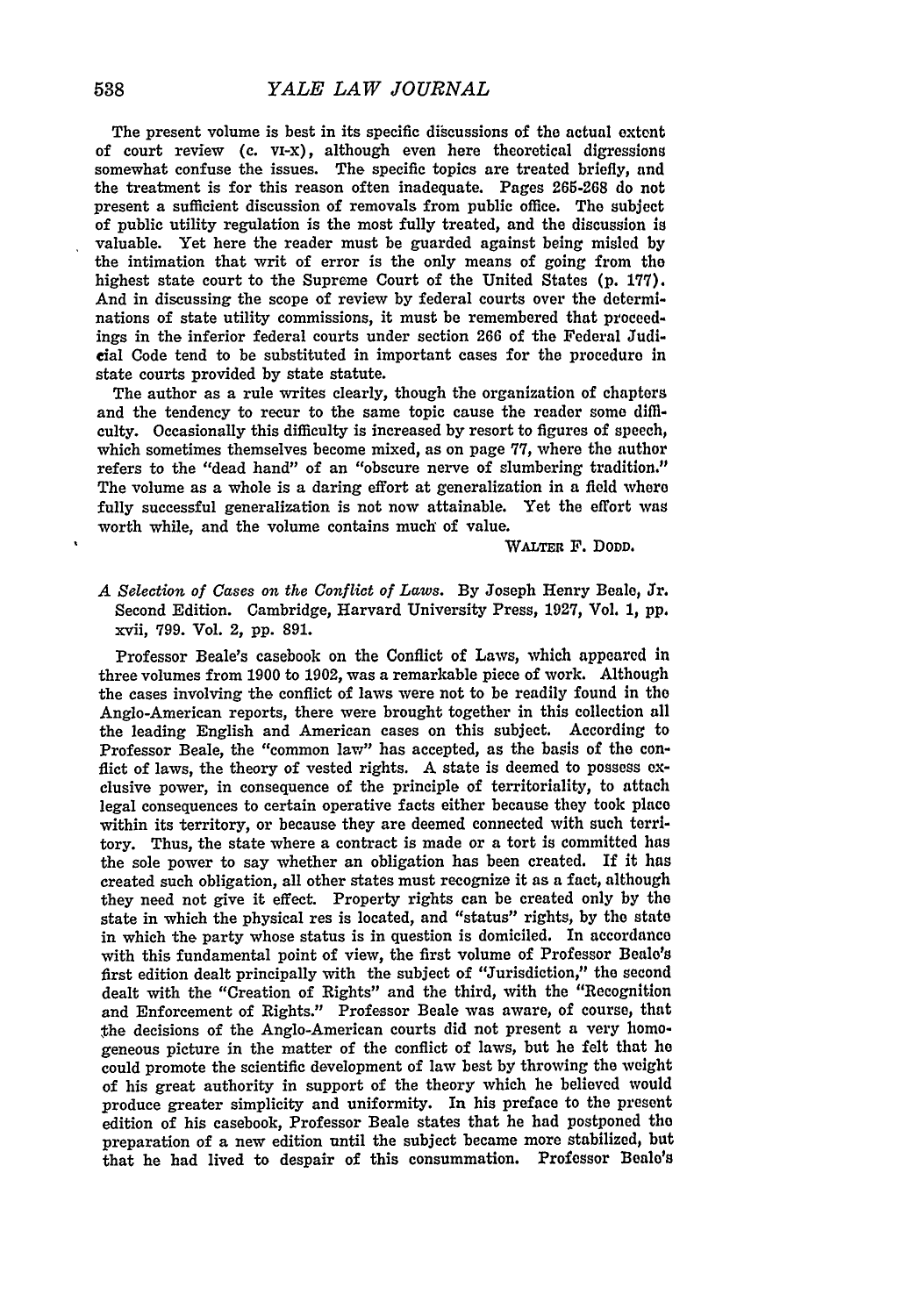539

strong convictions concerning the fundamental principles which should govern the conflict of laws and his conception of law in general have caused him to find in the decided eases general rules, instead of decisions of particular controversies. In his opinion, the "common law" furnished, with few exceptions, ready answers to practically all questions arising in the conflict of laws. From his statement in the preface, it would appear that he has been somewhat disillusioned in this regard.

Instead of consisting of a body of fixed rules and principles, the subject of the conflict of laws is more generally regarded as being still in its infancy and as still groping for stability. And how can it be otherwize, if we take into consideration the nature of the subject! The rules governing contracts are today pretty well established, but it has taken many decisions on the same factual situations to bring about this result. It will not be until we obtain a similar experience in the field of the conflict of laws we can hope for a better crystallization of the rules governing particular situations. Any attempt to state the rules of the conflict of laws in catagorical form, as is being attempted at present by the American Law Institute, must in the very nature of things therefore prove to be abortive. If the rules so laid down should be accepted by the courts as an expression of sound doctrine, the result, so far as the development of this subject is concerned, is bound to be mischievous, instead of being helpful.

A comparison between the first and second editions of Professor Beale's casebook shows that the number of cases is about the same. Approximately one hundred new cases have been added and a corresponding number of old cases has been omitted. The total number of pages in the new edition exceeds that of the first edition by about one hundred pages. With one or two exceptions the new cases are not annotated. The notes to the old cases have been retained without change and contain no references therefore to the more recent cases and articles dealing with the subject. No changes have been made either in the selection of foreign cases, so that they also represent the law as it was at the time of the first edition.

In the arrangement of the material, there has been a radical change. Professor Beale states the following in this regard in his preface:

"The old arrangement has had no merit except a pedagogical one. Experi-The concession of the show that it had that merit; and it may be feared that teach-<br>ibility has been sacrificed to logic. The new arrangement has not been<br>adopted because it is more logical, but because it is more in accor that of the restatement of The American Law Institute."

The threefold division into Jurisdiction, the Creation of Rights, and the Recognition and Enforcement of Rights, which was the characteristic feature of the first edition, has completely disappeared. Instead we find the following chapter headings: Law, Jurisdiction over Persons and Things, Jurisdiction of Courts, Right of Access to Courts, Status, Rights of Property, Contracts, Wrongs, Judgments, The Administration of Estates, and The Determination of Foreign Law.

The first three chapters have the same titles as the corresponding chapters in the first edition. The one on "Law" omits most of the material formerly included, being reduced from **139** to **27** pages. It contains two English eases on "renvoi" *(In re AnnslcyI* and *Armitage* v. *Attorney General*<sup>2</sup>), but no American cases.

The second chapter contains a section on "General Principles of Jurisdiction," which replaces the section entitled "Personal Presence" in the former edition. In this section the author seeks to develop his general

**<sup>1</sup>** [1926] 1 **Ch.** 692.

**<sup>2</sup>** [1906] Prob. 135.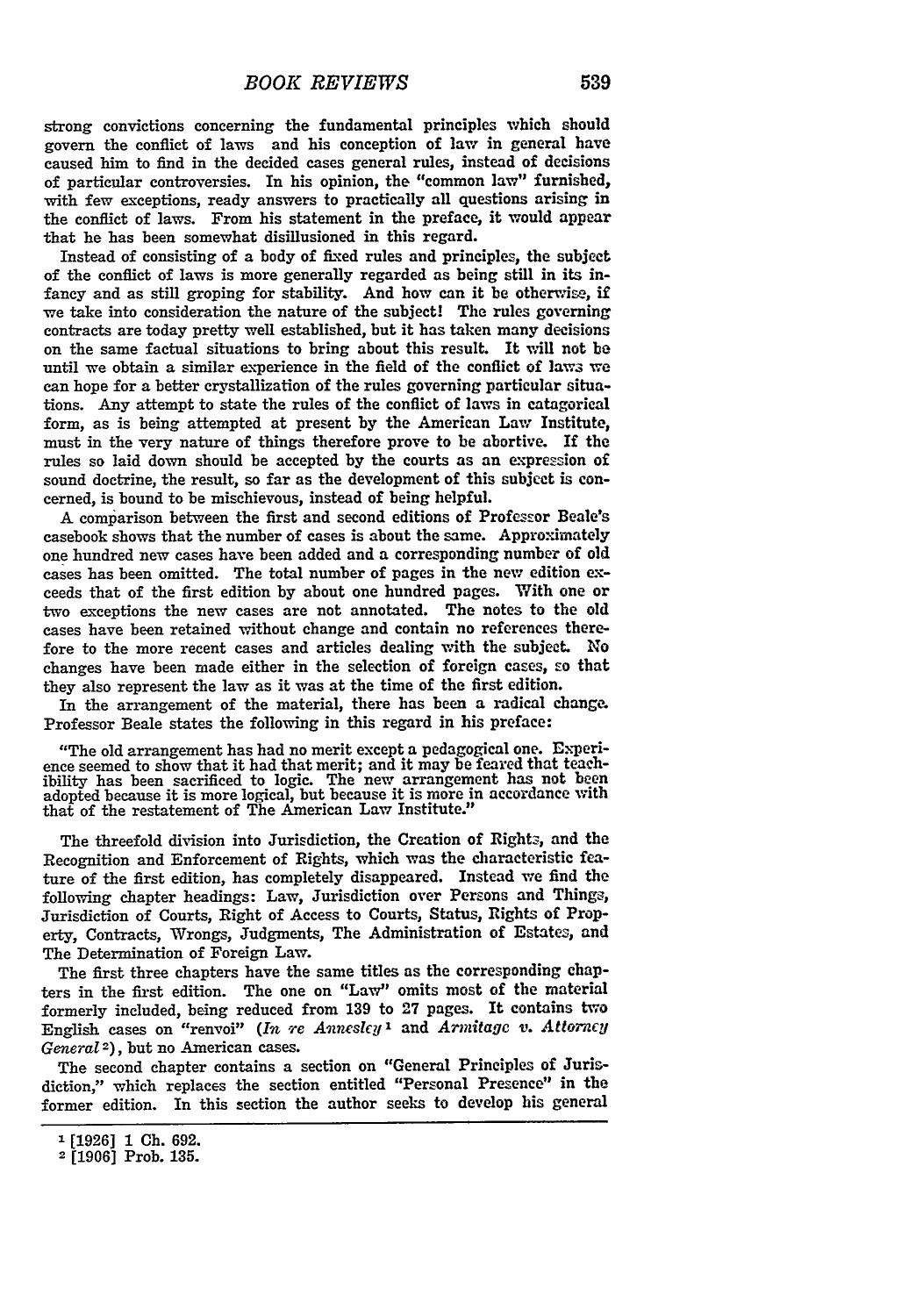theory concerning the jurisdiction of a state over persons and things. The jurisdiction of state to tax is dealt with in a special section, as before.

Chapter iv, entitled "Right of Access to Courts," is an innovation, apart from the section on "Procedure," and the matter of local and transitory actions, which is dealt with in the first section of this chapter. Sections 2, **3,** and 4 of this chapter deal with the non-enforcement of obligations, on the ground that they are public or penal, or violate some public policy of the forum. Heretofore these questions were dealt with in the third volume after the rules governing the creation of rights had been studied. These cases constitute exceptions to general rules and it seems therefore anomalous to study them before the rules themselves have been studied. How can a case like *Armstrong v. Best* **3 (p. 539)** be understood, unless it is known that the law of the state where the contract is entered into is ordinarily looked to **by** the American courts to determine whether a married woman had capacity to contract! The capacity of married women to contract is taken up, however, only on page **278** of the second volume.

The new title of "Status," given to Chapter v, embraces the topics of marriage, legitimacy, adoption, guardianship of the person, absolute status, and incorporation. It is difficult to see how this great variety of subjects can be conveniently or successfully treated together. This "status" of natural persons is one thing and the "status" of corporations another. The common element alleged to unite these different topics is their control **by** the law of domicil. But we find that marriage is controlled in this country **by** the law of the place of celebration rather that that of the domicil of the parties. In view of this fact, of what value is it to place this topic under such a general heading as that of "Status?" "Incorporation" is part of the subject of corporations and is as remote from the other topics of the general title of "Status," which belong mainly to the law of family, as could be. The mere fact that the law of the state in which the corporation was organized is deemed to control in certain respects does not justify throwing the subject of incorporation into hodge-podge with matters affecting family relations.

The section on "Absolute Status," **by** which is meant the legal condition of a person in relation to the community, considers the subjects of slavery, conviction of crime, attainder, civil death and prodigality, the conclusion being that all of these, excepting that of slavery, are non-static, that is, that they have no effect in other states.

Under "Rights of Property," which form the sixth chapter of the new edition, Professor Beale included in the first edition sections dealing respectively with the nature of property, immovables, movables, trusts and marital property. The subject of inheritance was treated in an independent chapter, and the subject of insolvent estates in the chapter on the Administration of Estates. All of this material is now to be found in one chapter. As marital rights, rights of inheritance, and assignments for creditors are controlled by quite different considerations of policy, the question naturally arises whether anything is to be gained by dealing with them together.

The chapter on "Contracts" is essentially as it was in the former edition, except that the sections relating to the "effect" of contracts and to special contracts, such as bills and notes, have been omitted.

The chapter on "Wrongs" includes in the new edition cases on workmen's compensation, and maritime torts.

**ERNEST G.** LORENZEN.

**<sup>3</sup>** 112 **N. C. 59, 17 S. E.** 14 **(1893).**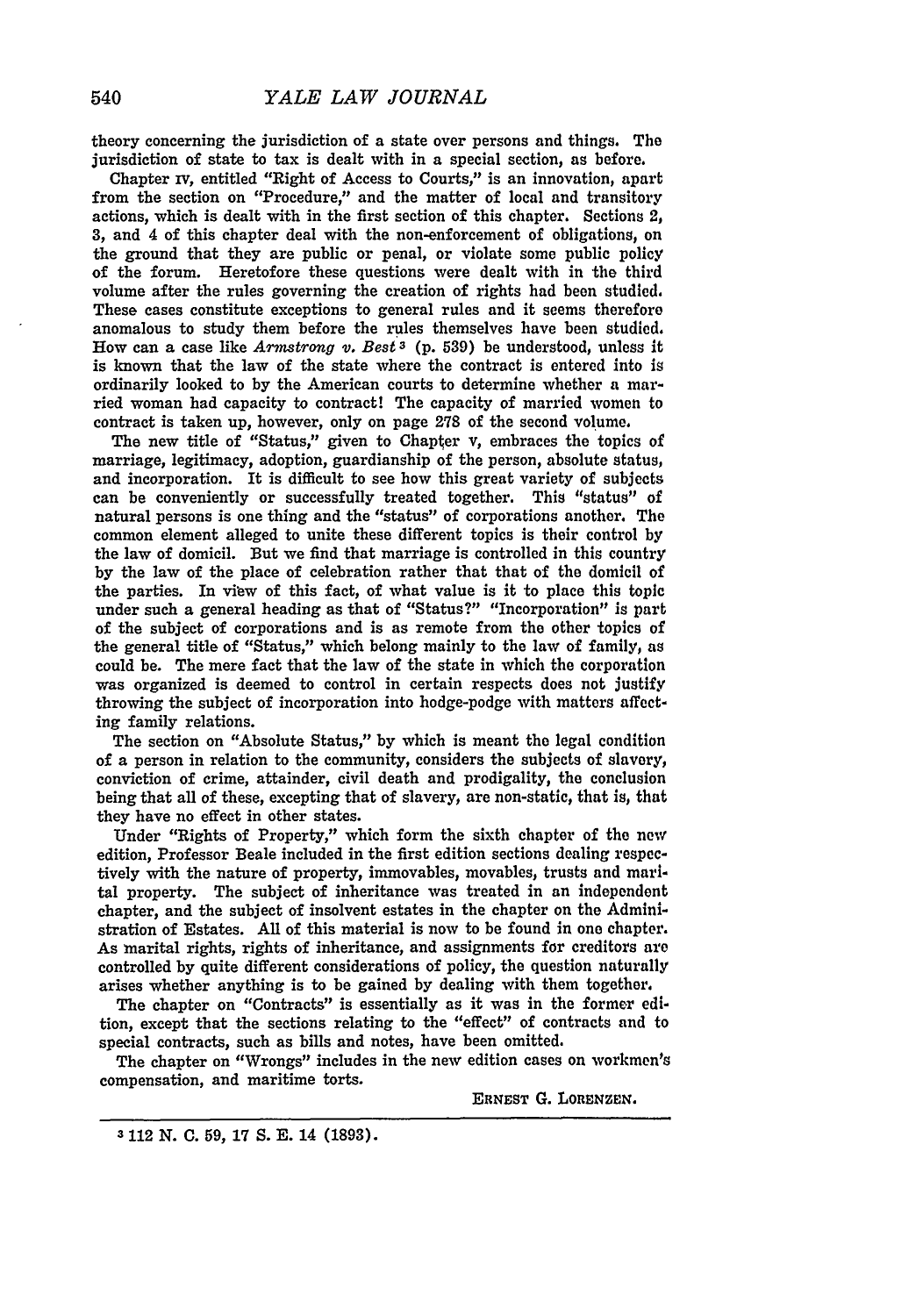*Cases on Trial Practice in Ciril Actions.* **By** James Patterson MeBaine. St. Paul, West Publishing Co., **1927. pp.** xvi, 1045.

This is an excellent orthodox casebook. The cases selected cover every step and proceeding in an action, from the choice of place of trial and issuance of summons to final termination in the trial court. They exhibit the procedure covering defaults, judgment by consent and confession, change of venue and bills of exception-subjects usually omitted from casebooks. They present the procedural puzzles which may arise at the various stages of a law suit, and furnish good examples of the solutions reached **by** the courts. They reveal what to do next, how to do it, and how not to do it. The text and annotations give a very fair picture of the existing law with a brief indication of its historical development. In short, the book contains full material for teaching the art of practice. But more-its decisions raise the fundamental problems of procedure and enable the teacher to discuss not only the art but also the science of practice, or at any rate to debate whether there be any such thing as a science of practice or procedure. And a goodly number of helpful references to legal periodical literature is furnished.

The book is not designed for use by first-year men. It treats practice in much too great detail for them. Its **368** cases are too many to be discussed in class in the time usually allotted for such a course. The compiler hesitates to indicate for omission any particular case but thinks that a hurried teacher might well pass over certain chapters, which will reduce the content to **315** cases. What seems a more rational though more laborious process is **sug**gested, namely, that each instructor choose what he regards as the key cases in each section, assign them for study and careful discussion, and use the balance of the text as a basis for problems which test the application of the doctrines involved. Could not many casebooks be reduced to usable proportions **by** the adoption of this suggestion either **by** the editor originally or **by** the instructor using the work?

Dean MeBaine has provided abundant material. What use a teacher will make of it will depend upon the teacher. One can scarcely censure an editor if the good tool which he furnishes is clumsily handled **by** an unskilled workman or perversely used **by** a skilled technician. One can imagine the former using this tool as a means of imparting mere information. Many procedural rules are only mechanical devices for getting Work done. Any one of half a dozen will serve the purpose quite as well as any other. The important thing for the practitioner to know is what rule his jurisdiction has adopted. The reasons for it he may safely leave to academic speculation. And it is easy to acquire this attitude toward all procedural questions. Or one can readily envisage the technician employing this material to expound the efficacy of procedural skill as a savior of bad cases. Many law teachers will recall the exposition which Professor Sunderland's paper of a few years ago produced at Chicago. An able and distinguished practitioner of the Illinois bar demonstrated how a combination of skill in pleading, with a knowledge of and willingness to use the rules of trial and appellate practice enabled him to collect for his client the tidy sum of \$10,000 to which he was not entitled on the merits. On the other hand, the teacher who conceives that no procedural rule has any excuse for existence, save in so far as it aids in the speedy and inexpensive conduct of litigation, will find abundant material for use as horrible examples. He may complain that he finds too little that points the way to intelligent and intelligible reform. And one might well wish that Dean MeBaine had envisioned such a system, and by problem cases, if not by actual decisions had made it difficult for the teacher of procedure to use his book without at least glimpsing the heavenly vision. **EDMUND M. MONGAN.**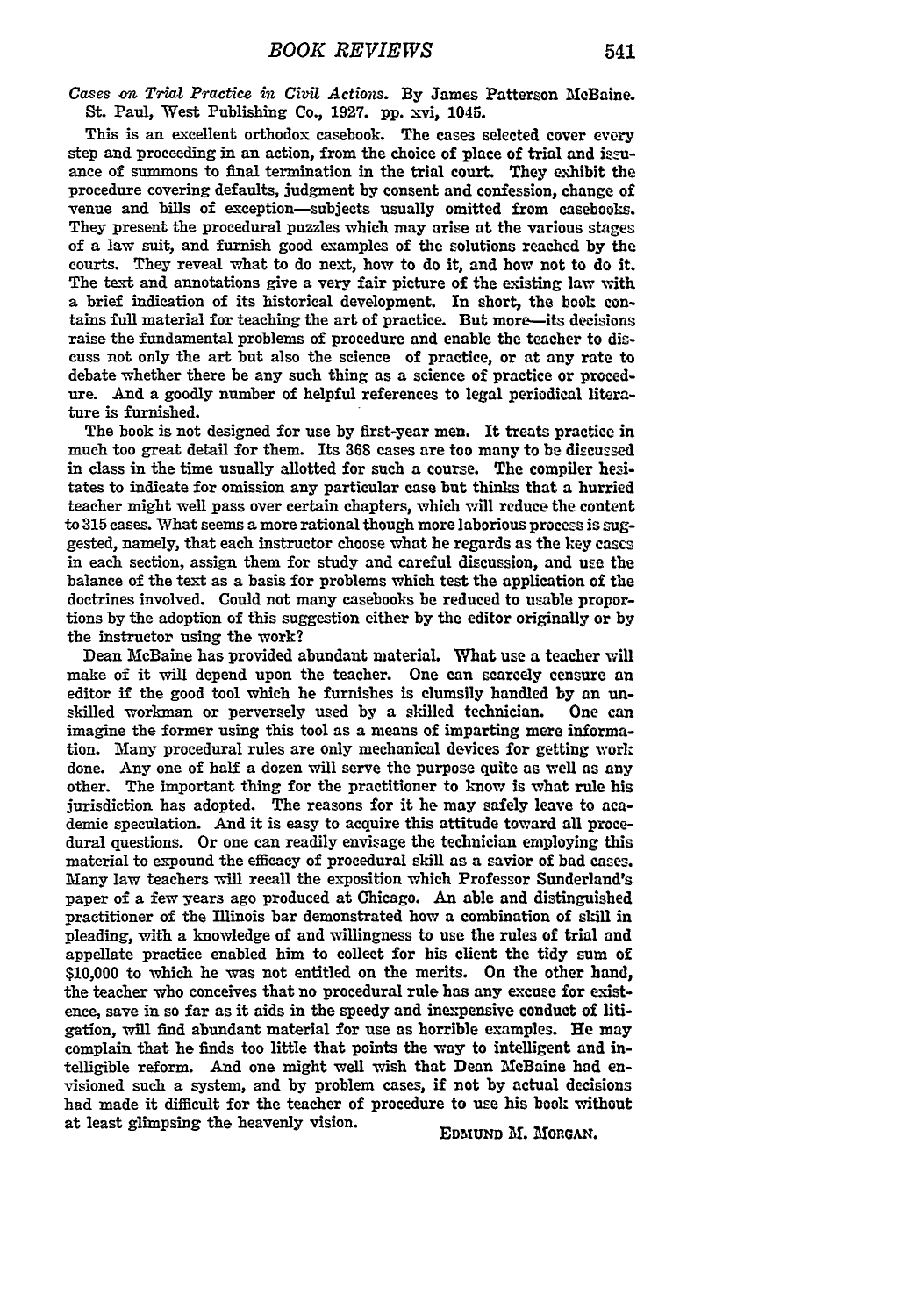*Private Law Sources and Analogies of International Law.* By H. Lauterpacht. London, Longmans, Green, & Co., Ltd., 1927. pp. *xxiv,* **326.**

Since the very beginning of modern international law, writers and publicists have concerned themselves with the problem of to what extent private law has been a source of international law, and with the question of the propriety of resorting to analogous legal relations in private law for the purpose of filling gaps in existing international law. Despite the obvious importance of the subject, most writers have in the past been content with large generalizations based upon individual philosophical and political preconceptions, and until the appearance of Dr. Lauterpacht's monograph no writer has directed his efforts toward a conscientious examination not only of legal theory on the subject, but -also of the actual practice of states. Such a study necessarily involved an analysis of much original material in the form of decisions of international tribunals, and this Dr. Lauterpacht has done by specific consideration of the more important decisions, such as the *North Atlantic Coast Fisherics Case,* the *Alabama Case,* etc., and generalizing on the minor cases.

After demonstrating the great influence which Roman law had upon the early writers, the writer passes to a criticism of the modern so-called "positivist" doctrines. Especially enlightening is his discussion of the influence of political theory in the formulation of the theories of the "positivists." He points out the fallacy of supposing that any logical or coherent system of international law can be built upon any rigid conception of the "sovereignty" of states, or upon any exalted idea of the legal or moral value of the state which puts the self-interest of the state above law. The fallacy becomes the more apparent after an examination of the writings of some of these "positivist" writers, when it is found that they are forced, as a practical matter, to stop far short of applying their doctrine to its logical extreme.

No unbiased reader could read through Ralston, *The Law and Procedure of International Tribunals* (1926) or Borchard, *Diplomatic Protection of Citizens Abroad* (1915) without being convinced of the fact that international tribunals have drawn heavily on private law as a source of guiding principles, and that without such recourse, often legal decisions would, as a practical matter, be impossible.

We find international tribunals recognizing as applicable in international law such private law principles as *res judicata,* prescription, estoppel, etc., while private law analogies have been freely resorted to in determining questions of territorial sovereignty, acquisition and loss of territory, servitudes, bankruptcy, interest, mandates, leases, measure of damages, burden of proof, tort responsibility, etc. Private law rules of evidence and procedure, as well as substantive law are thus included.

Space forbids a discussion of the various decisions analyzed by Dr. Lauterpacht, but it is perhaps sufficient to say that while many of the conclusions he draws from individual cases are questionable, he has sot forth sufficient facts of such nature as to amply support his general thesis.

There are, of course, limitations upon the resort to private law analogies, but decisions of international tribunals in the past demonstrate the fact that such tribunals have been able to properly determine which private law analogies are applicable in international cases and which are not, and how far they are to be followed when applicable. Indeed, one cannot but be impressed with the thought that the influence of private law upon international law has been an invigorating and strengthening one-it has offered material for the filling of space where there was no law, and when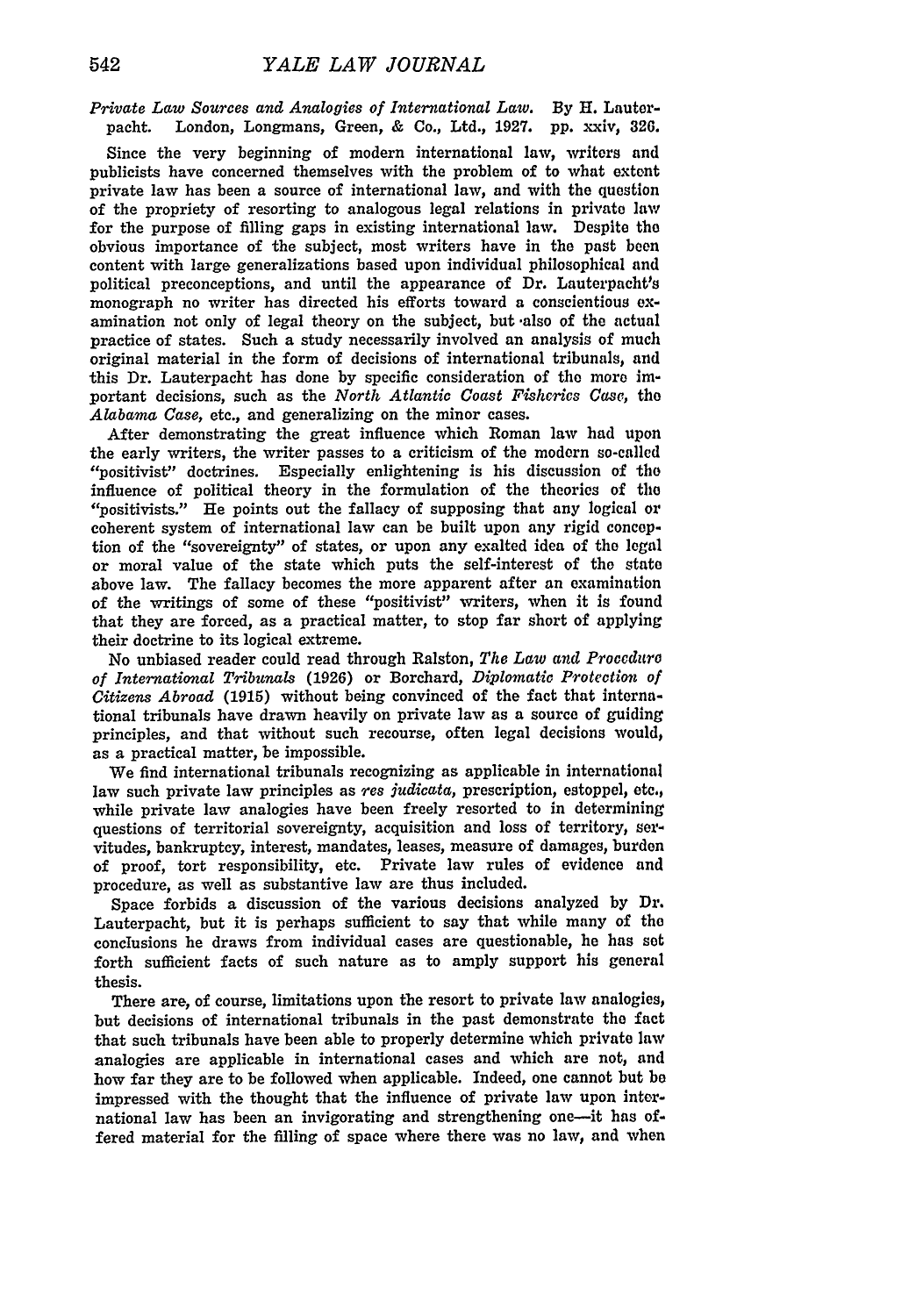so used it has helped to emphasize the essentially *legal* nature of relations between states. The rule of force, which has for so long a time governed the relations of nations, is restricted each time a private law analogy is applied, and in its place is substituted a known and accepted principle *of law.* One of the functions of international law is conceived to be the gradual substitution of the rule of law for the rule of force in international relations, and to deny one of the most practicable methods at hand for realizing that function is to hamper and restrict the expansion of law in governing the intercourse of nations.

The author fails, in his "conclusions," to note how far this work must go toward demolishing the rather widespread notion that the so-called "codification" of international law is a necessary condition precedent to the proper functioning of an international court. It is not here necessary to discuss the desirability of codification, or to discuss whether or not codification is a probable or even possible realization.

Dr. Lauterpacht has demonstrated beyond cavil that international tribunals can and do function without a code of international law, and that if states were willing to substitute a strictly legal order in international relations for the present order, existing international tribunals could **ef**fectively determine their legal rights and duties. One is thus led to suspect that something other than the "codification" of international law is lacking. One suspects also that the enormous energy expended in the attempt at complete codification might better be spent in determining and attempting to remove the really basic causes of the rejection by states of the complete substitution of law for force.

Occasionally Dr. Lauterpacht gives an unsatisfactory treatment of a subject, as for example his discussion on Mandates and State Succesion, but these matters do not detract from the scholarly character of the work, nor from the general force with which he supports his thesis. Dr. Lauterpacht possesses and uses what is only too rare among international law writers-a legal mind. His feet are on the ground, and it is to **be** hoped that this monograph will not be his last nor his least contribution to the subject.

JOHN P. **BULLINGTON.**

*The Origin of State.* By Robert H. Lowie. New York, Harcourt, Brace & Co., 1927. **pp.** v, 117.

Political scientists and legal historians have to thank Professor Lowie for bringing together within the scope of this small but significant volume a mass of ethnological material bearing on the origin and development **of** the inclusive political organization which we call the state. It will **be** a particularly welcome addition to the library of the man who approaches the field of government from a sociological point of view.

Inevitably the answer which Professor Lowie finds to the problem regarding the origin of the state, is shaped as much by the formulation of his question as by the results of his investigations. The distinguished anthropologist frankly takes the evolutionary standpoint, not, of course, that he is a believer in the long-abandoned doctrine of unilinear development, but in the sense that his interest is to vindicate the principle of continuity. From this point of view, the question regarding the origin of the state becomes the question whether primitive people are organized in a way which justifies speaking of their governmental units as "states," or at least as the rudiments of such.

The reviewer, who belongs to a guild which has probably sinned, more than any other, against the prescription of sharp definition and consistent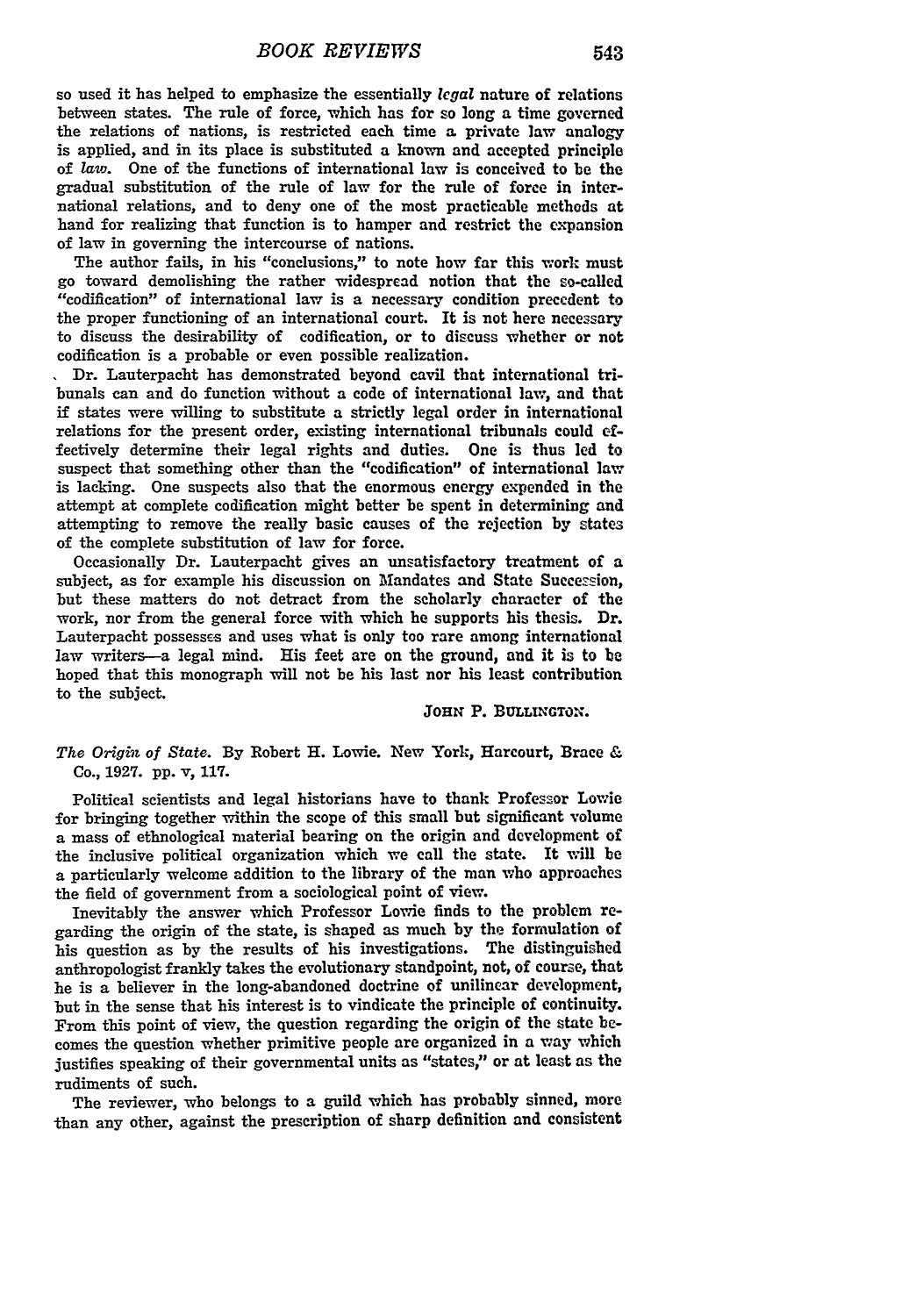terminology, should not criticize Professor Lowie too severely for **his** omission in this respect. Nevertheless, it is to be regretted that the author has nowhere given us a clear-cut definition or description of the type of social organization called the state. What he means by a state is implied rather than defined. We infer from the treatment of the material, from the chapter headings, and from his quotations that a state is a social organization in which order is maintained within fixed territorial limits by a controlling authority assuming a monopoly of political co6rdination and possessing the power of coercion.

Professor Lowie is frank to admit that such a state has never existed among primitive peoples. They do not know a sovereign body with a controlling authority towering above the individual. Authority is distrib. uted among different organizations such as churches, local bodies, and groups of kindred. But is it fair to picture the modern state as territorial collectivity towering above the individual? Has this concept ever existed outside the mind of the lawyer? What is characteristic of the modern state is not that it is the sole authority above the individual, but that it is the organization possessing special coercive powers because of its legal monopoly of physical force. Even in periods of the greatest absolutism, the individual has been less aware of his state than of the other collective groupings in which he has participated. He has undergone its influence, insofar as he was not a criminal, indirectly, that is through its coördinating and limiting effect on the associations in which he lives his direct social life,

Due to his interest in continuity, the author emphasizes the similarities between primitive and modern social organizations, rather than the differences. His object is not to account for the differences, but to find in primitive social life the elements of state in embryonic form. In the search for these he is successful.

Among the most primitive peoples such as the Pygmies and the Tasmanians, the necessary elements of government, leadership and social control are provided **by** personal leadership and social disapproval. Among the slightly more advanced peoples, whose organizations seem at first glance to be based primarily on blood relationship, and whose subdivisions are moities and clans, or sibs, the territorial factor is never entirely absent. Even among the Yurok, the Ifugao, and the Angami people, who at first sight seem to lack coördination between the kinship groups, the local bond is recognized and expressed in the law.

Next to the kinship groups and those based on territorial propinquity, there are other groupings in primitive life weaving additional threads in the social pattern and contributing to the process of political integration. These are the associations, the men's clubs and the secret societies. In many cases these organizations are the centers of political life, and usually tend to counterbalance the predominance of the kinship groups. But associational activity is not always a means of integration. Competition and conflict between these associations can be a dissociating and disrupting factor, a point to which Professor Lowie draws particular attention, **as he** feels that in his previous publications he has overstressed the integrating function of primitive associations.

What we in modern terminology have called "sovereignty," the superiority of the territorial association over the other groupings within the social fabric, can also be found in embryonic form in many primitive societies. The author suggests as a standard of measurement the degree in which the blood-feud is limited in the interest of the maintenance of order within the territorial group. In many instances there is definite recognition of some deeds as crimes, as distinguished from torts or private wrongs. These acts against the territorial community are sometimes punished **by a** rudi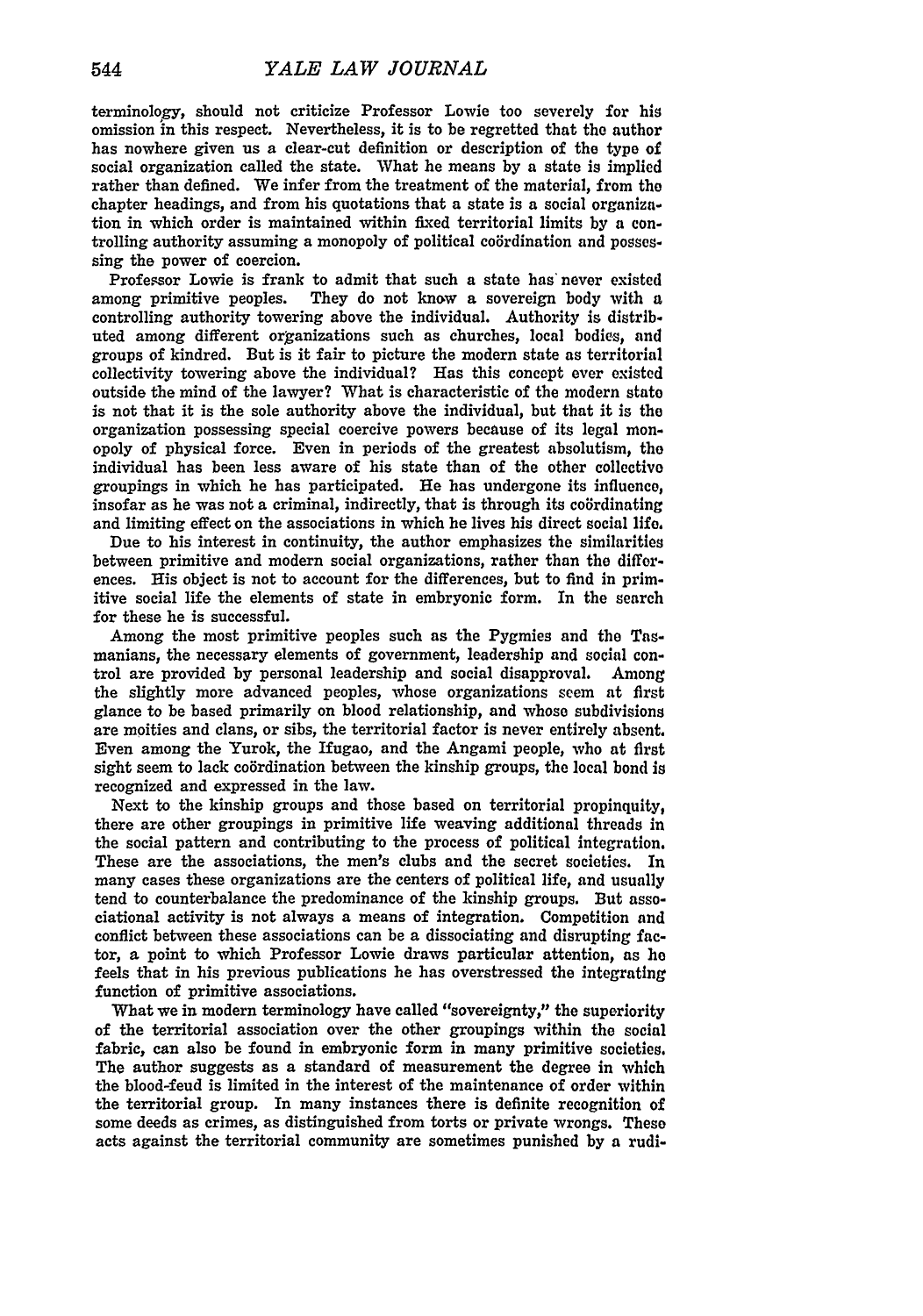mentary form of police force such as is found in Africa and among the Plains Indians.

Having discovered the links he looked for when searching for continuity, Professor Lowie comes to the conclusion that the germs of political development are latent but demonstrable in rudimentary form in primitive society and, therefore, that some sort of state is a universal feature of human culture.

To the author, then, the basic problem in considering the origin of the state is not that of explaining the somersault **by** which people achieved the step from government **by** personal relations to one of territorial contiguity. The problem is rather to show what factors strengthened the local tie which must be recognized as a basis for organization, not less ancient than the kinship tie. Professor Lowie suggests that the answer may lie in the contact between weaker and stronger groups and the resulting conquest.

If one accepts this formulation of the problem, one can hardly quarrel with the conclusion. The latter is an inevitable result of the former. But it appears to the reviewer that Professor Lowie's formulation is not the only one and his answer, therefore, is not the only answer. The question regarding origins, that is, regarding the emergence of new forms, cannot be answered in terms of continuity. Such a formulation of the problem either leads to inconsistency in terminology or to **an** answer which is a contradiction in terms. Consistency of terms is not maintained in the actual treatment of the problem. The words "origin," "state" and "continuity" change their meaning. In the formulation of the question the word "state" is used for a specific type of social organization. In the answer, "state" denotes social organization in the generic sense, that is, any kind of social organization. The answer to the question **of** the origin of the state, therefore, turns out to be that the state has no origin-it has always existed. This is nonsense unless the meaning of the word origin has changed from a concept of occurrence, the factors which brought the state into existence, to a concept of form, the nature of the primitive state. A comparable shift in meaning could be illustrated in the field of biology if, in regard to the origin of a mammalian individual, we used "origin" first for the act of propagation and later for the embryo.

To answer a question regarding change in terms of continuity takes all meaning from the word continuity. This can be made clear in considcring a more recent example of social change, that of the government in Russia. It may be pointed out that the functional, vocational associations in which the predominant authority now rests were existent in embryonic form in the pre-revolutionary days and that territorial forms still persist. To that extent, there is continuity. Yet it is hard to deny that the revolutionary process, which gave these embryonic vocational organizations an absolute predominance, can scarcely be subsumed under the heading of continuous processes.

The above methodological considerations suggest that the problem of the origin of the state has another aspect. It is fundamentally **an** historical question and must therefore be defined as such in order to give zcope to an answer not merely in terms of continuity, but also in terms of discontinuity; not only in terms of processes, but also in terms of events. The problem of the somersault still remains.

Professor'Lowie is not unaware of this other aspect and his book contains the data for an answer to this side of the question. The chapters referred to are the one dealing with the relation between the size of the group and the type of organization, and the one dealing with the formation of classes. In these two chapters the significance of war and conquest for the transformation of social organization is clearly brought out and **ad-**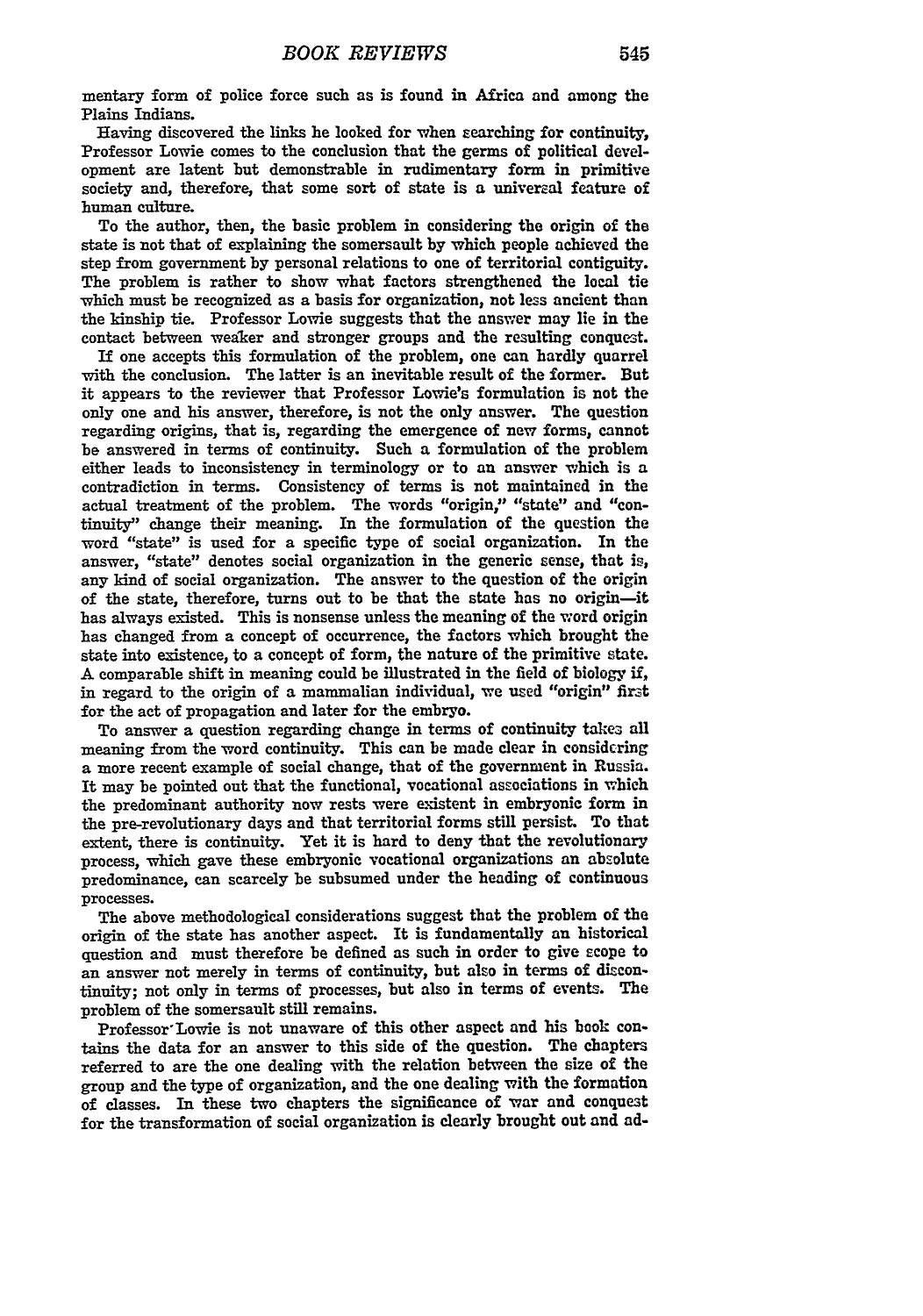ditional data are provided, which, according to the reviewer, strengthen rather than weaken the theories of Gumplowicz and Oppenheimer regarding the origin of the state. The author and the reviewer, therefore, do not differ on fundamentals, but on emphasis. Owing to his preoccupation with the problem of continuity, Professor Lowie, while mentioning war and conquest, seems to attribute no great significance to these factors. At least he does not state that they contain the other half of the complete answer to the question of the origin of the state. It is this over-emphasis on continuity which detracts slightly from what is otherwise a very valuable contribution to the borderland between sociology and political science.

NICHOLAS J. SPYKMAN.

### *Cases on Partnership and Other Unincorporated Associations.* **By** Scott Rowley. New York, Prentice-Hall, Inc., **1927.** pp. xv, 784.

This book from a publishing house which is a newcomer in the field of law school casebooks is a great improvement mechanically on many now in use. The type is large and well spaced, the paper strong and opaque, the binding durable and the volume of a convenient size and attractive appearance.

Superficially the most evident variation from the conventional is the almost complete absence of foot-notes. Only law review articles and the editor's text, *The Modern Law of Partnership,* are cited. In his preface the editor expresses the opinion that extensive citations are wasted on poor students and a source of discouragement to good students because of the impossibility of reading them all. What footnotes mean to the law student might well be made a subject of pedagogical research in some graduate school of education. In the reviewer's experience they mean much to the instructor. He would like to know whether the case represents the weight of authority, and how he is to answer the ubiquitous student who wants to know if this case is law here and now. After exhausting such cases as the students have had time to prepare the instructor must somehow **fill** in the hour with real or apparent variations from the fact situations involved therein. Citations of recent interesting cases, editorial notes in law reviews and annotated series of reports are **a** great help to the instructor in preparing for his class. Nowadays it is not necessary to go so far as Ames in collection of comprehensive digests.

In his selection of cases the editor has ignored current decisions citing and applying the Uniform Partnership Act. Such cases as *Giles v. Vette I* and *Wharf v. Wharf,2* showing how the Act has changed the law, are not even noted. It is submitted that an instructor using the book in a jurisdiction which has adopted the Act should be given some aid in finding to what extent it has settled conflicting lines of authorities or changed the law. The Act is printed in the appendix, together with the English Partnership Act, and the Uniform Limited Partnership Act, with references to law review articles.

The book is made the more readable **by** omissions of facts in many instances, and large portions of opinions. The editor has succeeded in presenting the more important of the judicial comments on certain problems of the law of partnership. The omissions of facts in many cases, such as those involving the existence of partnership as distinguished from some other relationship, relieve the student of the task, one of the supposed

546

**<sup>1263</sup> U. S. 553,** 44 Sup. Ct. **157** (1924). See notes (1924) 22 MiC. L. REV. **588** and **(1923) 36 HARV.** L. Rv. **1016.**

**<sup>2306</sup> fI1. 79, 137 N. E.** 446 **(1922).**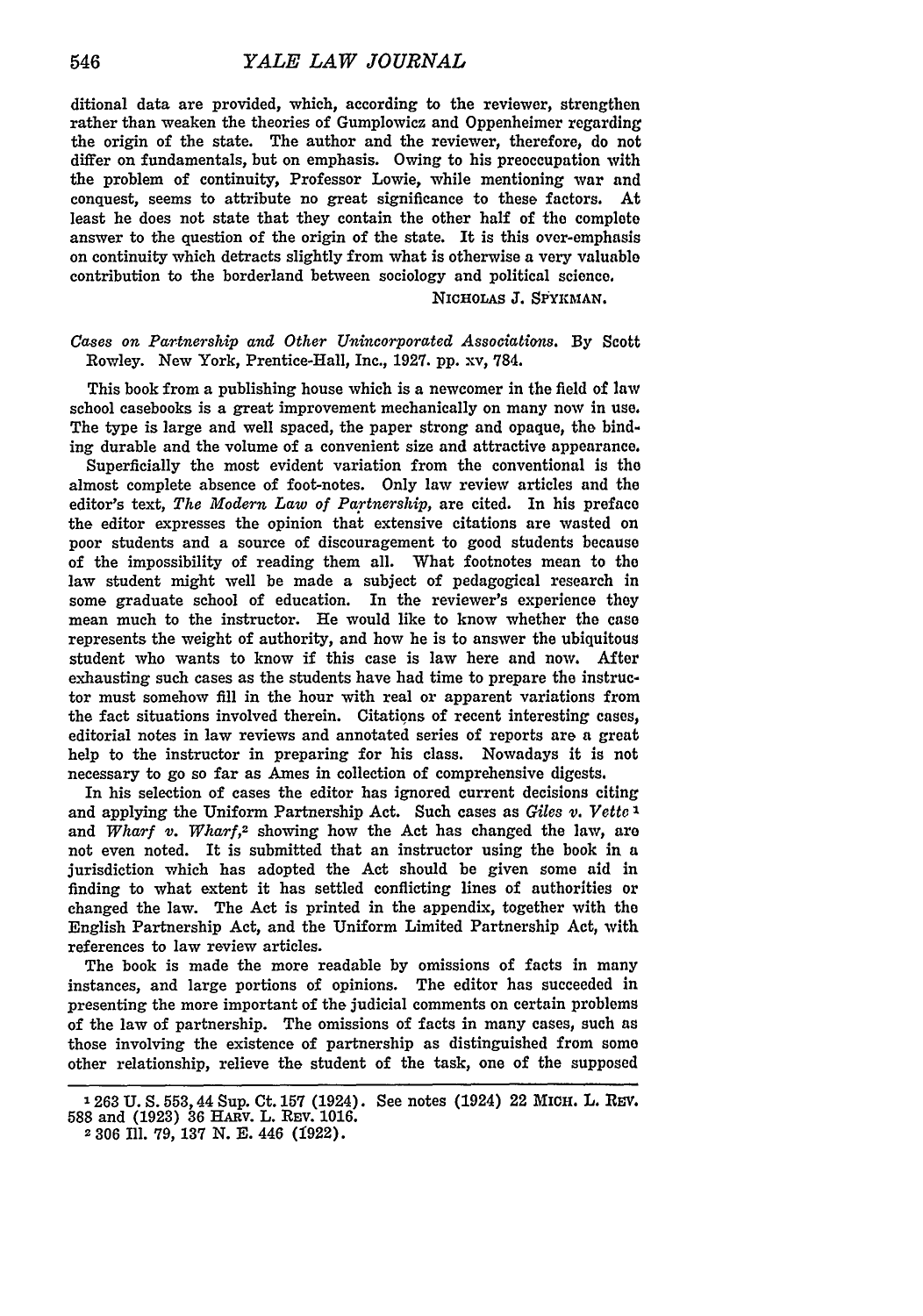merits of the casebook system, of analysing the fact situation and discovering just what legal issue the court had to decide.

Half of the main portion of the book which deals with ordinary partnerships is devoted to the question of nature and tests of the existence of the relation. At the outset is a collection of extracts from opinions affirming or denying the legal personality of a partnership. This is an interesting matter, but one of secondary importance to the student. The primary question is the rule of law applicable to some particular situation. Legal personality is a device of legal technique used to justify or support the rule of law found to be applicable. It does not seem useful in the present state of the law of partnership to discuss legal personality except in connection with particular rules of law on which it has some bearing. The student should not be led to conclude that in any particular jurisdiction a partnership is or is not for all purposes a legal person, or is or is not treated as such.

'What is partnership property, including good will, is treated adequately. There seems to be little if any material on the rights of partners in specific partnership property, the subject matter of Sec. **25** of the Act, as relates to rights of assignees and separate creditors of partners, and disposition of realty after dissolution. Fraudulent conveyances and distribution of insolvent estates as between firm and separate creditors is left for a course in bankruptcy,--such topics seem to the reviewer more appropriately treated in a course in partnership.

The later chapters contain several cases on limited partnerships, joint stock companies and Massachusetts or business trusts. It is dificult to understand why some Texas cases were printed while the recent drastic decisions<sup>3</sup> mentioned in the editor's recent law review article were omitted.<sup>4</sup>

The publishers assert that the book "can be readily adapted to courses in Partnership Law or used as collateral reading." How readily it can be adapted depends upon the method of instruction and the content of the course instructors desire to offer.

#### JUDSON A. CRANE.

## *Delinquents and Criminals.* **By** William Healy and Augusta Bronner. The Macmillan Co., 1926. **pp.** viii, **317.**

The chief trouble with most criminologists is that they start their treatises with the assumption that there is a chief trouble which leads to delinquency. Within the last fifty years we have been told that the one great cause of crime is anything from cauliflower ear to an inability to memorize six numbers backwards after one repetition. The one generalization a student of the literature can make is that any generalization can be established as sound by a research worker who starts with that generalization as his hypothesis. It is otherwise with a student of facts, and, **un**fortunately for simplicity and catchword propaganda, Dr. Healy and Dr. Bronner are students of facts.

The material they present is gathered from their individual studies and follow up of juvenile delinquents in Chicago and Boston. Social and individual diagnoses are correlated with outcome over about a decade in order to bring to light causative factors that may be used to predict and control these outcomes. Past hypothesis to the contrary notwith-

**<sup>3</sup>**Hollister v. McCamey, **115** Tex. 49, 274 S. W. **562** (1925) **;** Thompson v. Schmitt, **115** Tex. **53,** 274 **S.** W. 554 (1925); Victor Refining Co. v. City Nat. Bank of Commerce, **115** Tex. **71,** 274 **S.** W. 261 (1925); Howe v. Keystone Pipe & Supply Co., **115** Tex. **15S 274 S.** W. **563 (1925).**

<sup>4</sup>Rowley, *Te Influence of Control in tic Dctermination of Partalci-rsp Liability* **(1928)** 26 **MICH.** L. REv. 290.